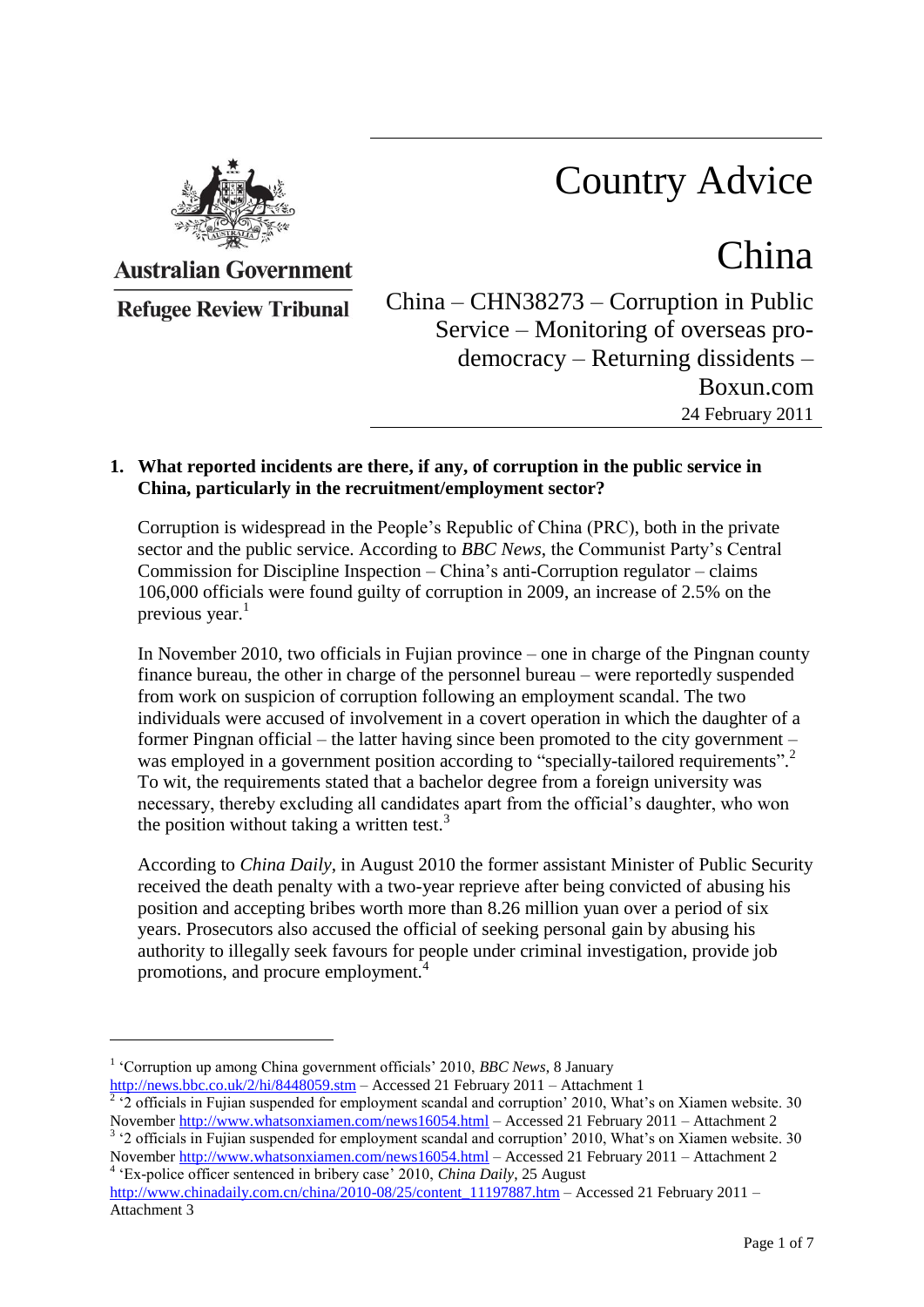In 2009, a *China Daily* article regarding the dismissal and detention of the head of a college in Guangzhou on suspicion of corruption reported "many professors and teachers have been investigated for offering and accepting bribes for promotion and evaluation of their professional titles in recent years". 5 In a 2007 article on corruption in the Chinese military, the *Global Times* reported on frequent allegations regarding the recruitment process, claiming that it was an "open secret" that many officers in charge of enlistment solicit bribes from those seeking to join the army.<sup>6</sup>

In 2001, the PRC Ministry of Personnel issued a circular urging local governments to "fight the malpractice and corruption that takes place during recruitment of civil servants and promotion of officials".<sup>7</sup> A number of examples of corruption were cited, including:

- Forging academic credentials by officials in Lixin County;
- Illegal recruitment and promotion of officials in two Northwestern counties;
- Illegal recruitment of 357 civil servants between 1991 and 1998 by Tongxin County officials;
- Illegal approval of 132 people, including 15 relatives, as officials by the former People"s Political Consultative Conference vice-chairman of the Ningxia Hui Autonomous Region; and
- Dereliction of duty of 20 officials in Gansu Province, some of whom kept paying wages for deceased staff, while others forged academic credentials for their relatives to gain government employment.<sup>8</sup>

### **2. What reports are there of the Chinese government monitoring pro-democracy dissidents in other countries and what means are used to do so?**

It is widely accepted that Chinese authorities monitor and interfere with pro-democracy adherents and other groups perceived as dissident in many countries outside of China. In 2009, former PRC Ministry of State Security (MSS) officer Li Fengzhi told the US Congress that China was running a vast intelligence operation domestically and internationally to suppress dissent.<sup>9</sup> Li claimed the PRC government uses "lies and violence to suppress people seeking basic human rights", and "uses huge expenditure of funds to suppress ordinary citizens and even extend their dark hands overseas".<sup>10</sup>

In 2009, Germany"s Ministry of the Interior issued its Constitutional Protection Report relating to terrorism and espionage threats to the country. According to the *Epoch Times*, one section of the report – titled "Fighting the Five Poisons" – detailed how PRC intelligence services target "groups of people it considers the greatest danger to its own

 $\overline{a}$ 

<http://www.abc.net.au/news/stories/2009/03/20/2521919.htm> – Accessed 13 May 2010 – Attachment 7 <sup>10</sup> 'China has 'vast dark spy network': defector' 2009, *ABC News*, 20 March

<sup>&</sup>lt;sup>5</sup> 'College head detained for corruption' 2009, *China Daily*, 13 October

[http://www.chinadaily.com.cn/china/2009-10/13/content\\_8785052.htm](http://www.chinadaily.com.cn/china/2009-10/13/content_8785052.htm) – Accessed 23 February 2011 – Attachment 4

<sup>6</sup> "Military takes aim at corruption" 2010, *Global Times*, 28 September

<http://china.globaltimes.cn/chinanews/2010-09/577869.html> – Accessed 23 February 2011 – Attachment 5 <sup>7</sup> 'Ministry of Personnel to Crack Official Recruitment Graft' 2001, China Internet Information Centre, 21 August<http://china.org.cn/english/17830.htm> – Accessed 23 February 2011 – Attachment 6

<sup>&</sup>lt;sup>8</sup> 'Ministry of Personnel to Crack Official Recruitment Graft' 2001, China Internet Information Centre, 21 August<http://china.org.cn/english/17830.htm> – Accessed 23 February 2011 – Attachment 6 9 "China has "vast dark spy network": defector" 2009, *ABC News*, 20 March

<http://www.abc.net.au/news/stories/2009/03/20/2521919.htm> – Accessed 13 May 2010 – Attachment 7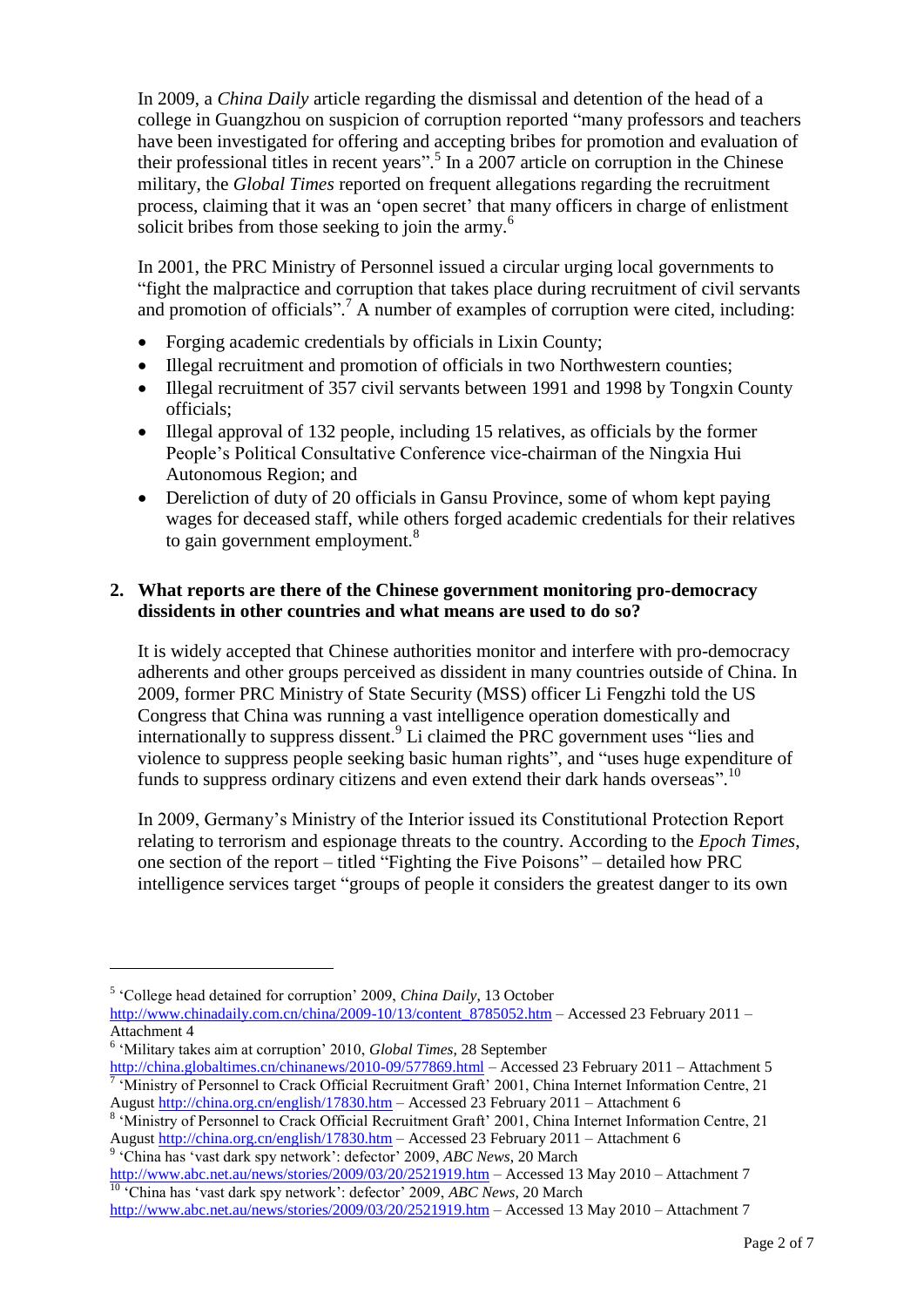rule".<sup>11</sup> The report cited the Five Poisons as "Uighurs and Tibetans...the Falun Gong...the democracy movement and advocates for an independent Taiwan".<sup>12</sup>

According to Chen Yonglin, the former Political Consul at the PRC Consulate-General in Sydney who defected from his post in 2005, PRC officials in Australia actively monitor the activities of Five Poisons groups in Australia, including pro-democracy activists. $^{13}$ Chen said during his time at the mission, he was responsible for monitoring prodemocracy activities, as well as the Falun Gong. Chen would take photos of public gatherings and report on these activities to Beijing, providing information such as the number of attendees, the keynote speakers and general information about the content of speeches.<sup>14</sup> Chen further claimed some students and other PRC nationals in Australia would monitor individuals and report on their activities to the PRC missions.<sup>15</sup> Chen's claim that there was a network of up to 1,000 Chinese spies in Australia has been criticised by some as exaggerated; however, if the claim was to be interpreted as referring to informants rather than trained intelligence officers, the figure is considered to be more plausible.<sup>16</sup>

A 2007 article in *The Age* reported that Chinese students in Melbourne are sometimes pressed by consular officials to monitor the behaviour of other students.<sup>17</sup> The same article quoted Dr John Fitzgerald, professor of Asian studies at La Trobe University as saying that Chinese official surveillance of Chinese-Australians was "extremely widespread", with targets including democracy activists, academics and Falun Gong practitioners.<sup>18</sup> Dr Fitzgerald added that surveillance was often carried out by tourists, and threats were issued through intermediaries rather than directly from PRC officials, thus providing the PRC government 'plausible deniability'.<sup>19</sup>

#### **3. Are there any reports of political dissidents returning to China being harmed or mistreated as a result of views expressed while overseas?**

The Chinese government is well known to treat those it perceives as dissident – be they in country, off-shore, or returnees – in a manner inconsistent with accepted international human rights standards. The families of dissidents can also be threatened with harm as leverage in an attempt to ensure compliance.

 $\overline{a}$ 

<sup>&</sup>lt;sup>11</sup> 'Germany Cracks Down on Chinese Regime's Spying' 2010, *Epoch Times*, 29 June

<http://www.theepochtimes.com/n2/content/view/38233/> – Accessed 21 February 2011 – Attachment 8 <sup>12</sup> Germany Cracks Down on Chinese Regime's Spying' 2010, *Epoch Times*, 29 June

<http://www.theepochtimes.com/n2/content/view/38233/> – Accessed 21 February 2011 – Attachment 8 <sup>13</sup> Chinese defector details spy claims' 2005, ABC website, 20 June

<http://www.abc.net.au/lateline/content/2005/s1396471.htm> – Accessed 20 November 2007 – Attachment 9  $\frac{14}{14}$  Chinese defector details spy claims' 2005, ABC website, 20 June

<http://www.abc.net.au/lateline/content/2005/s1396471.htm> – Accessed 20 November 2007 – Attachment 9 <sup>5</sup> Chinese defector details spy claims' 2005, ABC website, 20 June

<http://www.abc.net.au/lateline/content/2005/s1396471.htm> – Accessed 20 November 2007 – Attachment 9  $\frac{16}{16}$  Chinese defector offers information on secret agents' 2005, ABC website, 6 June

<http://www.abc.net.au/worldtoday/content/2005/s1385487.htm> – Accessed 27 April 2010 – Attachment 10 <sup>17</sup> 'Hard power, soft targets' 2007, *The Age*, 11 November

<http://www.theage.com.au/articles/2007/11/10/1194329562764.html?page=fullpage#contentSwap2> – Accessed 21 February 2011 – Attachment 11

<sup>&</sup>lt;sup>18</sup> 'Hard power, soft targets' 2007, *The Age*, 11 November

<http://www.theage.com.au/articles/2007/11/10/1194329562764.html?page=fullpage#contentSwap2> – Accessed 21 February 2011 – Attachment 11

<sup>19</sup> "Hard power, soft targets" 2007, *The Age*, 11 November

<http://www.theage.com.au/articles/2007/11/10/1194329562764.html?page=fullpage#contentSwap2> – Accessed 21 February 2011 – Attachment 11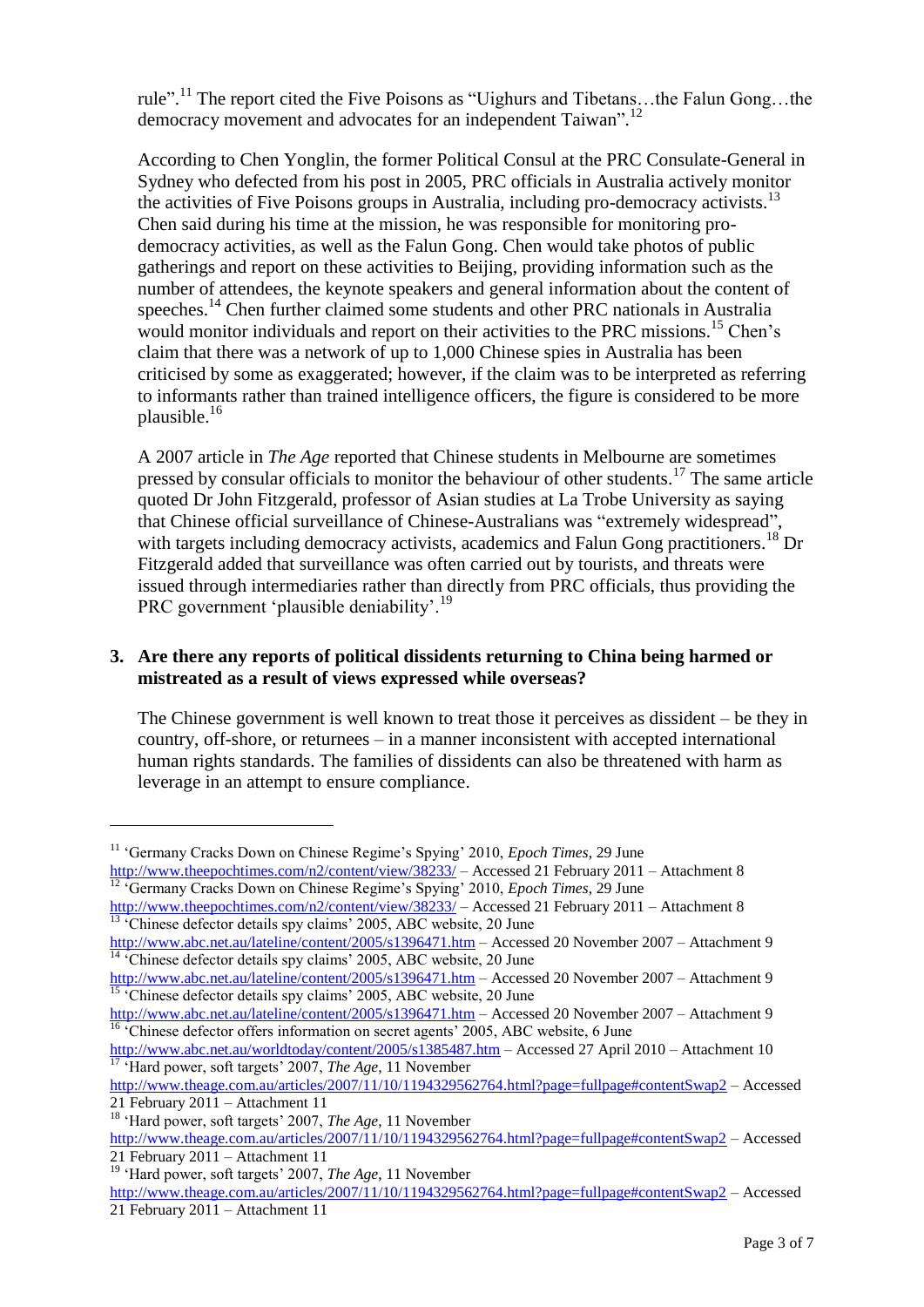The US Department of State (USDOS) reported that in 2009 "[t]he government continued to refuse re-entry to numerous citizens who were considered dissidents, Falun Gong activists, or trouble makers. Although some dissidents living abroad have been allowed to return, dissidents released on medical parole and allowed to leave the country often were effectively exiled. Activists residing abroad have been imprisoned upon their return to the country". 20

According to the USDOS 2007 *China Profile*, the PRC government monitors some political activities of students living abroad. Those who joined organisations considered as hostile to China have been advised through state-owned media that they should quit before returning to China, and that they should refrain from activities that violate Chinese law whilst overseas. Some pro-democracy activists who have been politically active in the United States have been prevented from returning to China. According to the USDOS, a few activists have returned in recent years, and while some have encountered no apparent problems, people who have participated in high-profile democracy activities in the US risk arrest and imprisonment upon return to China. $^{21}$ 

Many students have claimed that their political activities in the US, such as demonstrating at the United Nations or at PRC consulates, criticising the PRC government on television, writing articles for Chinese-language newspapers, and joining US-based dissident groups would prompt security officials to target them for punishment on their return to China. Some claimed that their families have been harassed as a result of their political activities in the US. $^{22}$ 

In May 2003, the PRC government sentenced US permanent resident Yang Jianli to five years in prison for spying for Taiwan and entering China on a false passport. Yang fled to the US after taking part in the 1989 Tiananmen demonstrations, and established a foundation advocating democratic reform in China. According to court documents, Yang's high-profile activities in the US played a role in his conviction and sentencing.<sup>23</sup> In February 2003, US permanent resident and pro-democracy activist Wang Bingzhang was sentenced to life imprisonment for organising and leading a terrorist group and spying for Taiwan. Wang and two associates were reportedly kidnapped in Vietnam by PRC authorities and taken to China, where they were arrested. $^{24}$ 

 $\overline{a}$ 

[http://pards.org/paccc/China%20\(May%202007\)%20Profile%20of%20Asylum%20Claims%20and%20Country](http://pards.org/paccc/China%20(May%202007)%20Profile%20of%20Asylum%20Claims%20and%20Country%20Conditions%20Report%20PARDS%20Report-Specific%20Source%20and%20Reliability%20Assessment%20(rev.%20December%2012,%202009)%20(DOC,%20).doc) [%20Conditions%20Report%20PARDS%20Report-](http://pards.org/paccc/China%20(May%202007)%20Profile%20of%20Asylum%20Claims%20and%20Country%20Conditions%20Report%20PARDS%20Report-Specific%20Source%20and%20Reliability%20Assessment%20(rev.%20December%2012,%202009)%20(DOC,%20).doc)

[Specific%20Source%20and%20Reliability%20Assessment%20\(rev.%20December%2012,%202009\)%20\(DOC,](http://pards.org/paccc/China%20(May%202007)%20Profile%20of%20Asylum%20Claims%20and%20Country%20Conditions%20Report%20PARDS%20Report-Specific%20Source%20and%20Reliability%20Assessment%20(rev.%20December%2012,%202009)%20(DOC,%20).doc) [%20\).doc](http://pards.org/paccc/China%20(May%202007)%20Profile%20of%20Asylum%20Claims%20and%20Country%20Conditions%20Report%20PARDS%20Report-Specific%20Source%20and%20Reliability%20Assessment%20(rev.%20December%2012,%202009)%20(DOC,%20).doc) – Accessed 21 September 2007 – Attachment 13

 $\frac{22}{22}$  US Department of State 2007, 'China Profile', USDOS website, May, Section D.2 [74] [http://pards.org/paccc/China%20\(May%202007\)%20Profile%20of%20Asylum%20Claims%20and%20Country](http://pards.org/paccc/China%20(May%202007)%20Profile%20of%20Asylum%20Claims%20and%20Country%20Conditions%20Report%20PARDS%20Report-Specific%20Source%20and%20Reliability%20Assessment%20(rev.%20December%2012,%202009)%20(DOC,%20).doc) [%20Conditions%20Report%20PARDS%20Report-](http://pards.org/paccc/China%20(May%202007)%20Profile%20of%20Asylum%20Claims%20and%20Country%20Conditions%20Report%20PARDS%20Report-Specific%20Source%20and%20Reliability%20Assessment%20(rev.%20December%2012,%202009)%20(DOC,%20).doc)

[Specific%20Source%20and%20Reliability%20Assessment%20\(rev.%20December%2012,%202009\)%20\(DOC,](http://pards.org/paccc/China%20(May%202007)%20Profile%20of%20Asylum%20Claims%20and%20Country%20Conditions%20Report%20PARDS%20Report-Specific%20Source%20and%20Reliability%20Assessment%20(rev.%20December%2012,%202009)%20(DOC,%20).doc) [%20\).doc](http://pards.org/paccc/China%20(May%202007)%20Profile%20of%20Asylum%20Claims%20and%20Country%20Conditions%20Report%20PARDS%20Report-Specific%20Source%20and%20Reliability%20Assessment%20(rev.%20December%2012,%202009)%20(DOC,%20).doc) – Accessed 21 September 2007 – Attachment 13

<sup>23</sup> US Department of State 2007, 'China Profile', USDOS website, May, Section D.2 [75] [http://pards.org/paccc/China%20\(May%202007\)%20Profile%20of%20Asylum%20Claims%20and%20Country](http://pards.org/paccc/China%20(May%202007)%20Profile%20of%20Asylum%20Claims%20and%20Country%20Conditions%20Report%20PARDS%20Report-Specific%20Source%20and%20Reliability%20Assessment%20(rev.%20December%2012,%202009)%20(DOC,%20).doc) [%20Conditions%20Report%20PARDS%20Report-](http://pards.org/paccc/China%20(May%202007)%20Profile%20of%20Asylum%20Claims%20and%20Country%20Conditions%20Report%20PARDS%20Report-Specific%20Source%20and%20Reliability%20Assessment%20(rev.%20December%2012,%202009)%20(DOC,%20).doc)

<sup>20</sup> US Department of State 2010, *Country Reports on Human Rights Practices 2009 - China*, 11 March, Section 2.d – Attachment 12

<sup>&</sup>lt;sup>21</sup> US Department of State 2007, 'China Profile', USDOS website, May, Section D.2 [73]

[Specific%20Source%20and%20Reliability%20Assessment%20\(rev.%20December%2012,%202009\)%20\(DOC,](http://pards.org/paccc/China%20(May%202007)%20Profile%20of%20Asylum%20Claims%20and%20Country%20Conditions%20Report%20PARDS%20Report-Specific%20Source%20and%20Reliability%20Assessment%20(rev.%20December%2012,%202009)%20(DOC,%20).doc) [%20\).doc](http://pards.org/paccc/China%20(May%202007)%20Profile%20of%20Asylum%20Claims%20and%20Country%20Conditions%20Report%20PARDS%20Report-Specific%20Source%20and%20Reliability%20Assessment%20(rev.%20December%2012,%202009)%20(DOC,%20).doc) – Accessed 21 September 2007 – Attachment 13

 $\frac{24}{24}$  US Department of State 2007, 'China Profile', USDOS website, May, Section D.2 [76] [http://pards.org/paccc/China%20\(May%202007\)%20Profile%20of%20Asylum%20Claims%20and%20Country](http://pards.org/paccc/China%20(May%202007)%20Profile%20of%20Asylum%20Claims%20and%20Country%20Conditions%20Report%20PARDS%20Report-Specific%20Source%20and%20Reliability%20Assessment%20(rev.%20December%2012,%202009)%20(DOC,%20).doc) [%20Conditions%20Report%20PARDS%20Report-](http://pards.org/paccc/China%20(May%202007)%20Profile%20of%20Asylum%20Claims%20and%20Country%20Conditions%20Report%20PARDS%20Report-Specific%20Source%20and%20Reliability%20Assessment%20(rev.%20December%2012,%202009)%20(DOC,%20).doc)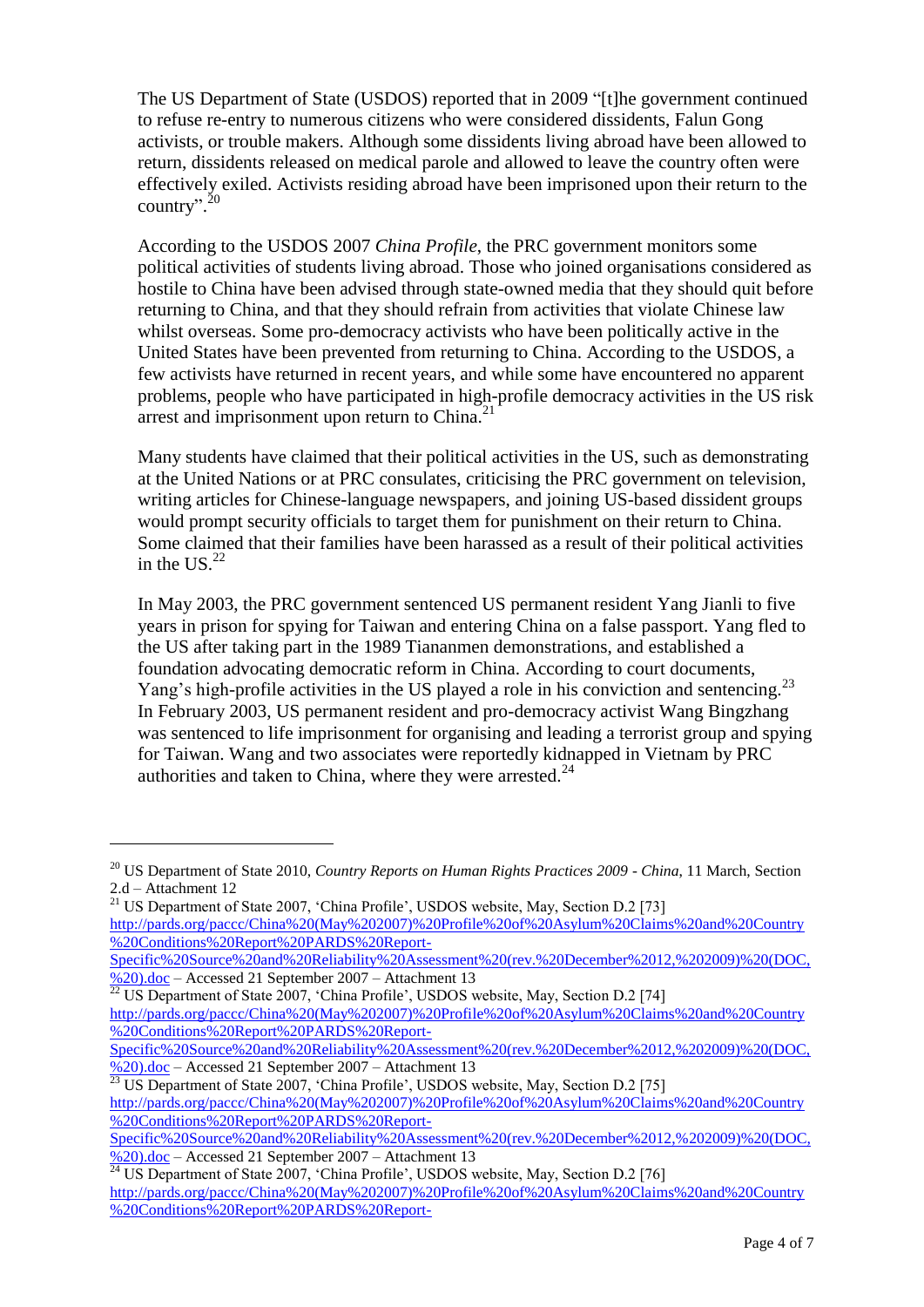In an interview with the *ABC* in 2005, former PRC diplomat Chen Yonglin confirmed the existence of "blacklists" containing names of individuals targeted for surveillance in Australia. Chen said if an individual appearing on the list were to travel to China, they would be monitored and be subject to surveillance by public security officers, and their movements within China would be restricted.<sup>25</sup>

### **4. The website for boxun.com states that it is blocked in China. Are there any reports of the Chinese authorities' response to this website or other similar websites?**

Chinese-language news websites that publish material critical of the Chinese government and its policies, such as Boxun.com and peacehall.com, are generally blocked for Chinese internet users, and contributors can face severe consequences. In February 2011, *Associated Press* reported Boxun.com rejected suggestions it hosted the first calls to protest against the PRC government under the 'Jasmine Revolution' banner.<sup>26</sup> The USversion of the site was reportedly unavailable as of 19 February 2011, and reported it was being attacked, claiming it was the most serious distributed denial of service attack they have ever received.<sup>27</sup>

According to Watson Meng, the founder of US-based Chinese-language news website Boxun.com, the website was blocked in China "in April or May 2000, less than two months after it was launched".<sup>28</sup> In 2002, Meng lost contact with two contributors, and in 2004 he received confirmation that they had been arrested; a number of former Boxun.com contributors have since been gaoled, with their postings on the website cited by prosecutors as evidence of their "crimes against the state".<sup>29</sup>

In 2006, Human Rights Watch reported the words "boxun" and "peacehall" were contained within a list of censored words used by Chinese internet hosting services as blocking mechanisms.<sup>30</sup> In October 2008, an article from *USA Today* on internet censorship in China reported an activist received a three and a half year gaol sentence for articles he wrote for Boxun.com. 31

 $\overline{a}$ 

[Specific%20Source%20and%20Reliability%20Assessment%20\(rev.%20December%2012,%202009\)%20\(DOC,](http://pards.org/paccc/China%20(May%202007)%20Profile%20of%20Asylum%20Claims%20and%20Country%20Conditions%20Report%20PARDS%20Report-Specific%20Source%20and%20Reliability%20Assessment%20(rev.%20December%2012,%202009)%20(DOC,%20).doc) [%20\).doc](http://pards.org/paccc/China%20(May%202007)%20Profile%20of%20Asylum%20Claims%20and%20Country%20Conditions%20Report%20PARDS%20Report-Specific%20Source%20and%20Reliability%20Assessment%20(rev.%20December%2012,%202009)%20(DOC,%20).doc) – Accessed 21 September 2007 – Attachment 13

 $\frac{25}{25}$  Chinese defector details spy claims' 2005, ABC website, 20 June

<http://www.abc.net.au/lateline/content/2005/s1396471.htm> – Accessed 20 November 2007 – Attachment 9 <sup>26</sup> "China cracks down on call for "jasmine revolution" 2011, *The Australian*, 20 February

[http://www.theaustralian.com.au/news/world/china-cracks-down-on-call-for-jasmine-revolution/story-fn3dxix6-](http://www.theaustralian.com.au/news/world/china-cracks-down-on-call-for-jasmine-revolution/story-fn3dxix6-1226008866612) [1226008866612](http://www.theaustralian.com.au/news/world/china-cracks-down-on-call-for-jasmine-revolution/story-fn3dxix6-1226008866612) – Accessed 21 February 2011 – Attachment 14

<sup>&</sup>lt;sup>27</sup> Boxun's main website is under serious DDoS' 2011, *Boxun News*, 19 February [http://www.boxun.us/news/publish/usa\\_news/Boxun\\_s\\_main\\_website\\_is\\_under\\_serious\\_DDoS.shtml](http://www.boxun.us/news/publish/usa_news/Boxun_s_main_website_is_under_serious_DDoS.shtml) – Accessed 22 February 2011 – Attachment 15

<sup>&</sup>lt;sup>28</sup> Jones, K. 2006, 'Faraway Jails', Committee to Protect Journalists, 3 October

<http://cpj.org/reports/2006/10/watson.php#more> – Accessed 24 July 2009 – Attachment 16 <sup>29</sup> Jones, K. 2006, 'Faraway Jails', Committee to Protect Journalists, 3 October

<http://cpj.org/reports/2006/10/watson.php#more> – Accessed 24 July 2009 – Attachment 16

<sup>30</sup> Human Rights Watch 2006, *Race to the bottom – Corporate complicity in Chinese internet censorship*,

August, p.90<http://www.hrw.org/reports/2006/china0806/china0806webwcover.pdf> – Accessed 11 August 2006 – Attachment 17

<sup>&</sup>lt;sup>31</sup> Wiseman, P. 2008, 'Cracking the "Great Firewall" of China's Web censorship', *USA Today*, 23 April

[http://www.usatoday.com/tech/news/techpolicy/2008-04-22-InternetBandits\\_N.htm](http://www.usatoday.com/tech/news/techpolicy/2008-04-22-InternetBandits_N.htm) – Accessed 28 October 2008 – Attachment 18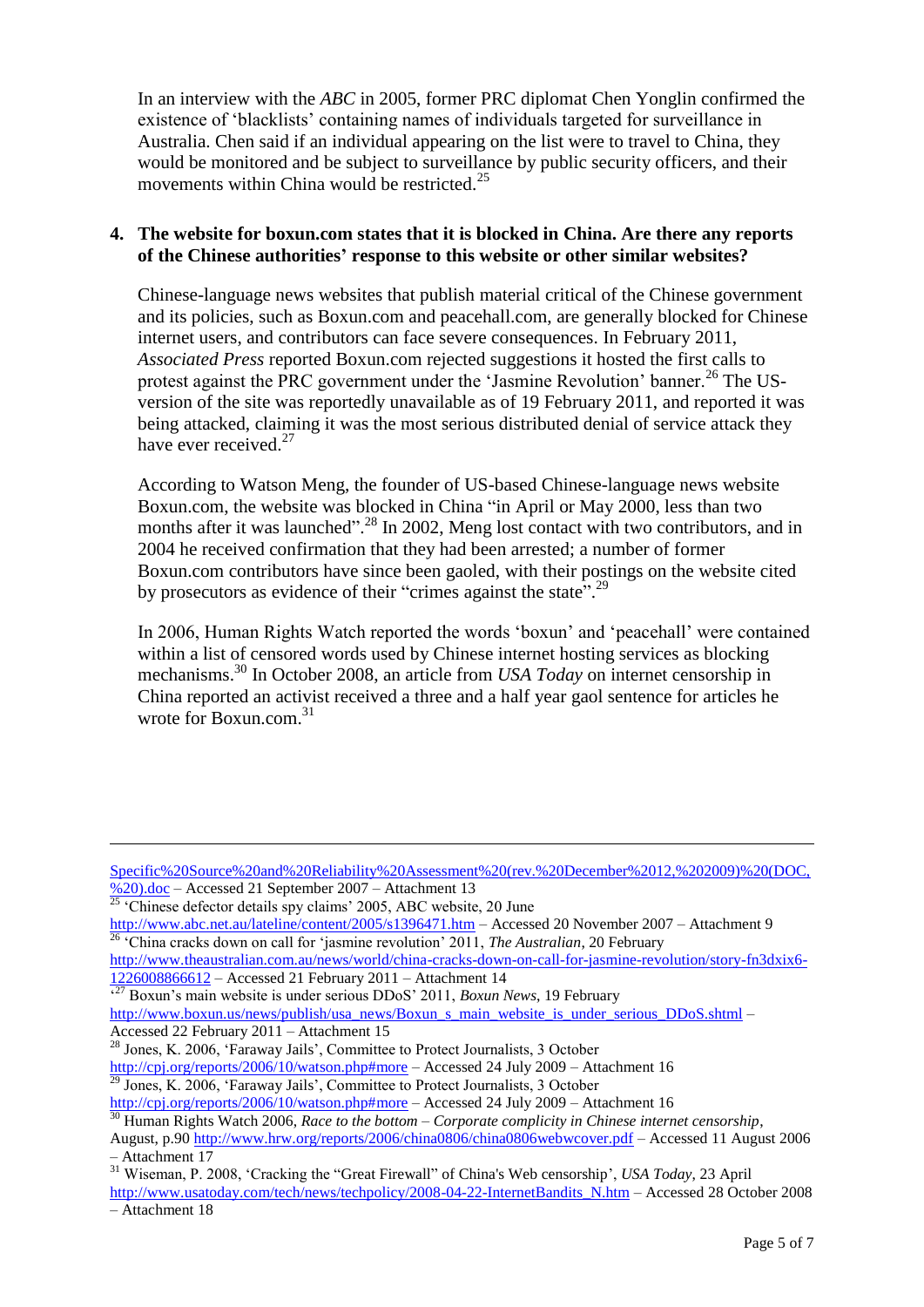### **Attachments**

- 1. "Corruption up among China government officials" 2010, *BBC News*, 8 January <http://news.bbc.co.uk/2/hi/8448059.stm> – Accessed 21 February 2011.
- 2. "2 officials in Fujian suspended for employment scandal and corruption" 2010, What"s on Xiamen website, 30 November<http://www.whatsonxiamen.com/news16054.html> - Accessed 21 February 201.
- 3. "Ex-police officer sentenced in bribery case" 2010, *China Daily*, 25 August [http://www.chinadaily.com.cn/china/2010-08/25/content\\_11197887.htm](http://www.chinadaily.com.cn/china/2010-08/25/content_11197887.htm) - Accessed 21 February 2011.
- 4. "College head detained for corruption" 2009, *China Daily*, 13 October [http://www.chinadaily.com.cn/china/2009-10/13/content\\_8785052.htm](http://www.chinadaily.com.cn/china/2009-10/13/content_8785052.htm) - Accessed 23 February 2011.
- 5. "Military takes aim at corruption" 2010, *Global Times*, 28 September <http://china.globaltimes.cn/chinanews/2010-09/577869.html> – Accessed 23 February 2011.
- 6. "Ministry of Personnel to Crack Official Recruitment Graft" 2001, China Internet Information Centre, 21 August<http://china.org.cn/english/17830.htm> - Accessed 23 February 2011.
- 7. "China has "vast dark spy network": defector" 2009, *ABC News*, 20 March <http://www.abc.net.au/news/stories/2009/03/20/2521919.htm> – Accessed 13 May 2010.
- 8. "Germany Cracks Down on Chinese Regime"s Spying" 2010, *Epoch Times*, 29 June <http://www.theepochtimes.com/n2/content/view/38233/> - Accessed 21 February 2011.
- 9. "Chinese defector details spy claims" 2005, ABC website, 20 June <http://www.abc.net.au/lateline/content/2005/s1396471.htm> – Accessed 20 November 2007.
- 10. "Chinese defector offers information on secret agents" 2005, ABC website, 6 June <http://www.abc.net.au/worldtoday/content/2005/s1385487.htm> – Accessed 27 April 2010.
- 11. "Hard power, soft targets" 2007, *The Age*, 11 November [http://www.theage.com.au/articles/2007/11/10/1194329562764.html?page=fullpage#conte](http://www.theage.com.au/articles/2007/11/10/1194329562764.html?page=fullpage#contentSwap2) [ntSwap2](http://www.theage.com.au/articles/2007/11/10/1194329562764.html?page=fullpage#contentSwap2) – Accessed 21 February 2011.
- 12. US Department of State 2010, *Country Reports on Human Rights Practices 2009 - China*, 11 March.
- 13. US Department of State 2007, "China Profile", USDOS website, May [http://pards.org/paccc/China%20\(May%202007\)%20Profile%20of%20Asylum%20Claim](http://pards.org/paccc/China%20(May%202007)%20Profile%20of%20Asylum%20Claims%20and%20Country%20Conditions%20Report%20PARDS%20Report-Specific%20Source%20and%20Reliability%20Assessment%20(rev.%20December%2012,%202009)%20(DOC,%20).doc) [s%20and%20Country%20Conditions%20Report%20PARDS%20Report-](http://pards.org/paccc/China%20(May%202007)%20Profile%20of%20Asylum%20Claims%20and%20Country%20Conditions%20Report%20PARDS%20Report-Specific%20Source%20and%20Reliability%20Assessment%20(rev.%20December%2012,%202009)%20(DOC,%20).doc)[Specific%20Source%20and%20Reliability%20Assessment%20\(rev.%20December%2012](http://pards.org/paccc/China%20(May%202007)%20Profile%20of%20Asylum%20Claims%20and%20Country%20Conditions%20Report%20PARDS%20Report-Specific%20Source%20and%20Reliability%20Assessment%20(rev.%20December%2012,%202009)%20(DOC,%20).doc) [,%202009\)%20\(DOC,%20\).doc](http://pards.org/paccc/China%20(May%202007)%20Profile%20of%20Asylum%20Claims%20and%20Country%20Conditions%20Report%20PARDS%20Report-Specific%20Source%20and%20Reliability%20Assessment%20(rev.%20December%2012,%202009)%20(DOC,%20).doc) – Accessed 21 September 2007.
- 14. "China cracks down on call for "jasmine revolution" 2011, *The Australian*, 20 February [http://www.theaustralian.com.au/news/world/china-cracks-down-on-call-for-jasmine](http://www.theaustralian.com.au/news/world/china-cracks-down-on-call-for-jasmine-revolution/story-fn3dxix6-1226008866612)[revolution/story-fn3dxix6-1226008866612](http://www.theaustralian.com.au/news/world/china-cracks-down-on-call-for-jasmine-revolution/story-fn3dxix6-1226008866612) – Accessed 21 February 2011.